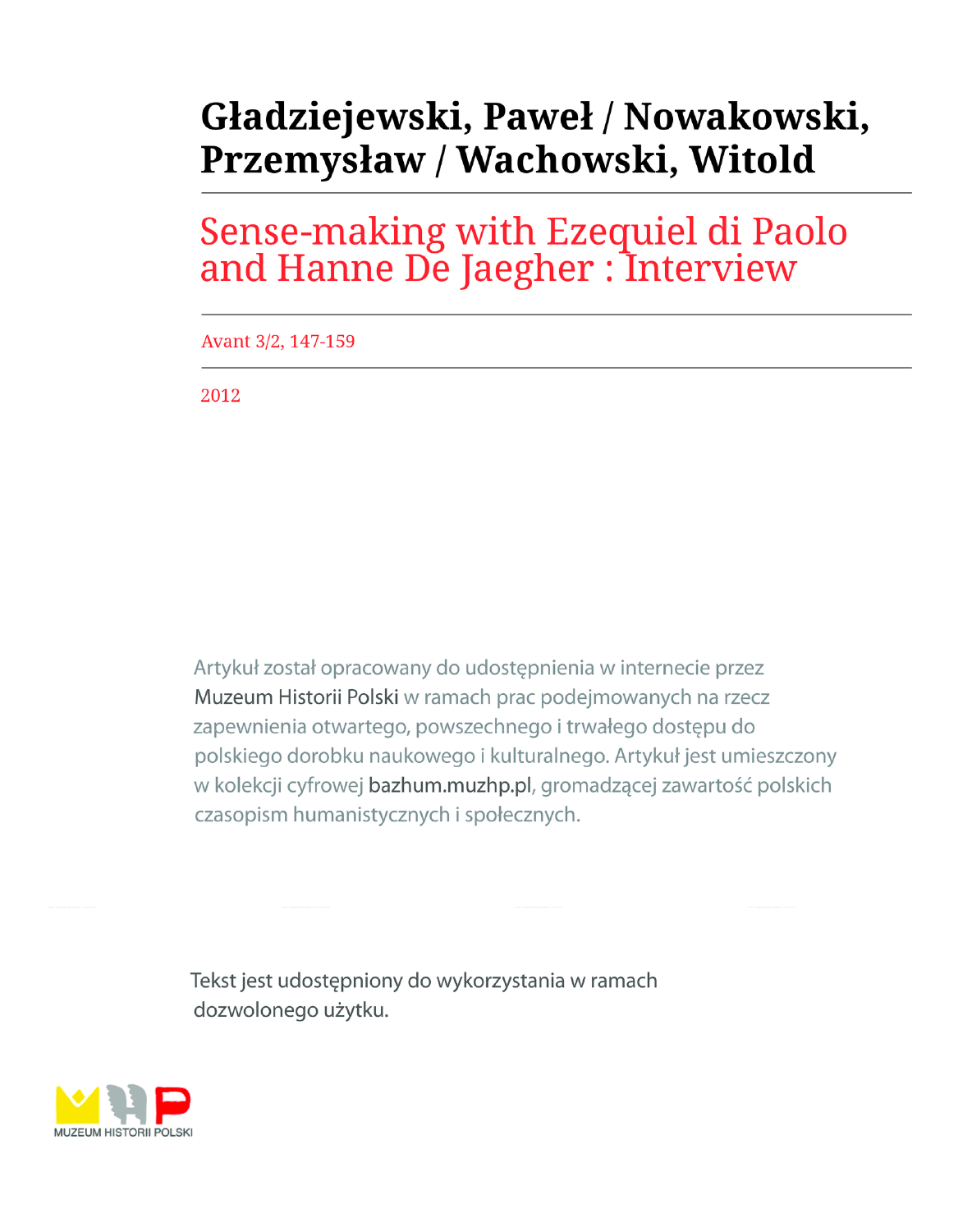AVANT, Vol. III, No. 2/2012 ISSN: 2082-6710 avant.edu.pl/en over 3 ACCESS 2NB

# **Sense-making with Ezequiel Di Paolo1,2\* and Hanne De Jaegher<sup>2</sup> Interview**

Paweł Gładziejewski, Przemysław Nowakowski & Witold Wachowski

 $^{\rm 1}$  Department of Logic and Philosophy of Science, Ikerbasque – Basque Science Foundation, San

<sub>,</sub> Sebastian, Spain<br><sup>2</sup> Department of Logic and Philosophy of Science, University of the Basque Country (UPV/EHU), San Sebastian, Spain &

Centre for Computational Neuroscience and Robotics, University of Sussex, Brighton, UK \* Corresponding author *ezequiel.dipaolo[]gmail.com*

Realized October 2012; published online 24 December 2012.

#### **A highly philosophical question: what do you think - is society a higher, better organized 'tissue' of life than a single human being?**

*Ezequiel*: What exactly is a *single* human being? Does not the idea of a person already imply belonging to a social "tissue"? We live under the contemporary mass illusion that individual people are finished wholes to themselves, that we are islands and that at most we build bridges with a few others – family, friends, colleagues – while we forget that the patterns of our thinking, our style of walking, of breathing, our physiology, our motivations, our speech and gestures are all braided from the readily available threads of our socio-cultural embedding. Understanding this mass illusion has consequences of the utmost urgency today. Not only do we miss a crucially central level of enquiry if we focus solely on the individual agent in neuroscience, psychology, psychiatry and philosophy of mind, not only do we prevent ourselves from asking the right questions about what makes a cognitive agent an individual in the first place if we miss the socio-cultural embedding as a source of active, systematic mind-shaping, but we also fail to understand values of community, solidarity, trust, networking and we fail to give our lifework to a project larger than our individual selves. These values are not the remote ideals accessible only to selfless fictional heroes; they are in the very fabric of the processes that make human beings what they are; they are at the root of us all. At some point, for diverse reasons, we have been drilled into forgetting these origins to better fit a model of selfish freedom without commitment to others, which is manifested largely in the apathetic behaviour of the perfect consumer that only wants from society the goods it has been told to crave.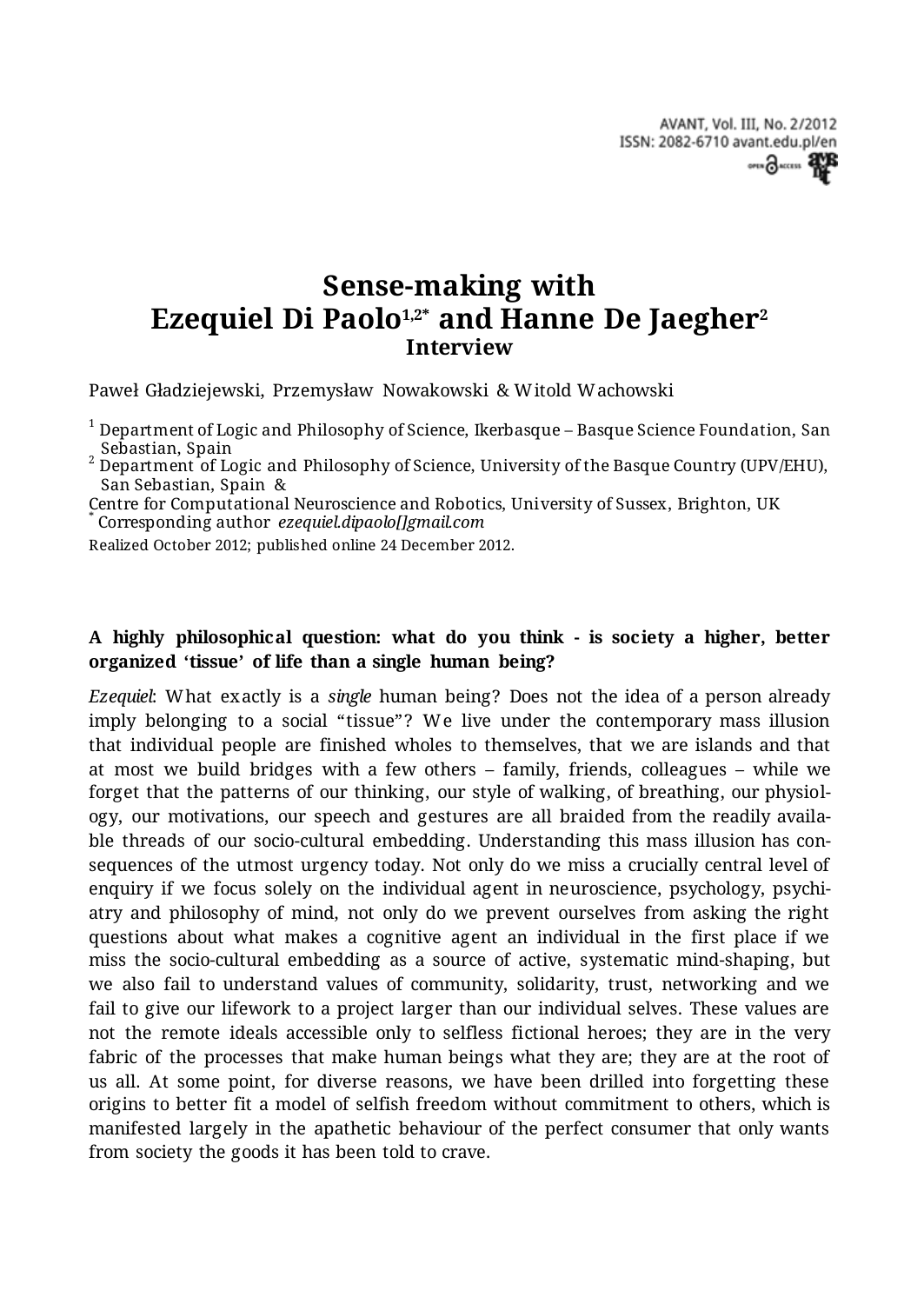This is the context that as researchers we are often disciplined to ignore. Cultural isolation operates strongly by reinforcing the separation of key conceptual elements and by stifling the development of modes of thought that we so badly require (e.g. social scientists see neuroscientists as naïve reductionists and neuroscientists see social science as so much babbling and empirically void).

Sometimes the ontological implication (our minds are social in essence) is not denied, and adopting an individualist attitude is defended as a reasonable methodology: "We must start somewhere in our enquiries and we choose the individual as a locus of explanation until we exhaust this possibility and then we shall, in the future, consider a more complex dimension involving social interaction and other socio-cultural processes". Our work on *Participatory Sense-Making* and the *Interactive Brain Hypothesis*  shows that such an attitude is methodologically misconceived. It often leads to easily dissolvable problems once they are recast in their proper social dimensions. Unnecessary effort is invested in non-issues (e.g., "How do I manage to simultaneously hold two potentially conflicting representations, my belief and yours, in my head?"). And holding fast to methodological individualism soon leads to "epi-cyclical" theorizing, abandoning Occam's razor and scientific common sense. As we are showing in our work, the dynamics of social interactions often provide much simpler and straightforward explanations of some socio-cognitive performance if we let go of the archaic idea that everything that happens in my cognitive world must always happen first in my head.



picture source: H. De Jaegher's archives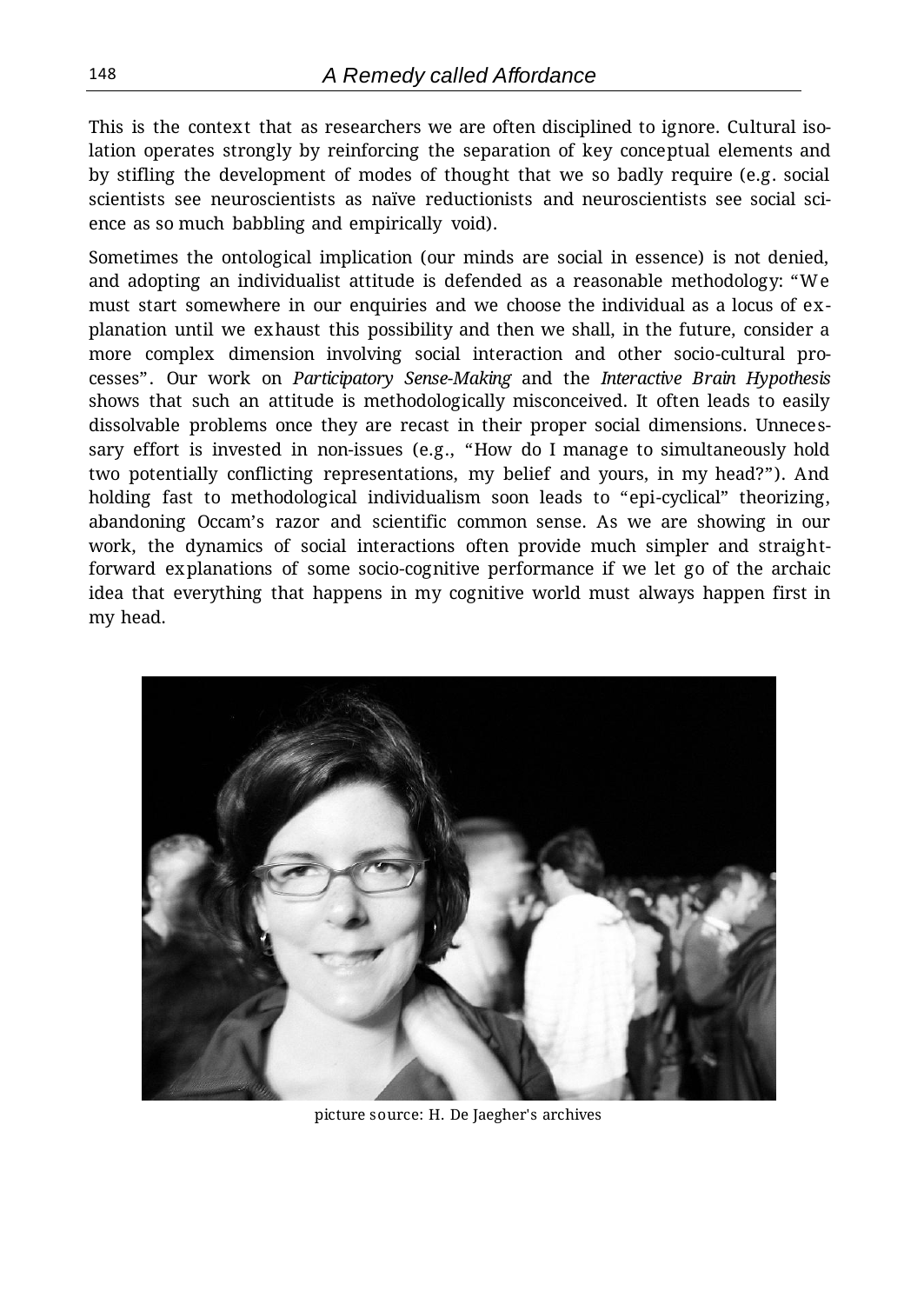Coming back to the ontological aspects of your question, there is indeed something unresolved in the relative autonomies of the domains of the individual mind and socio-cultural processes and their contradictions. We do believe that neither domain is fully reducible to the other. But we also believe that this does not imply their full independence, as we have shown pragmatically, but their complex inter-penetration. What does this tell us about the nature of concepts such as individuality, interaction, society, normativity, etc.? At least this: that we are dealing with phenomena that admit multiple forms of enquiry, none of which is explanatorily sufficient on its own. Those who really want to understand these phenomena must get used to thinking with the tools of more than one discipline and in collaboration. There's no other way.

*Hanne*: I agree. I think that both society and human beings (and other animals or living beings) are organized at the level that is appropriate for them and for the environment they are situated in. The organization of societies and of living beings develops in conjunction.

#### **There often arises a dilemma in social cognition concerning which came first: an individual or a group. What is your view on this issue?**

*H*: I think the "which came first" question is misleading. We tend to think that things are linear, but, even though it's difficult, it may be more interesting to understand them in a circular fashion. The notion of an individual does not make sense without that of a group, and vice versa. Why is the question of which came first so compelling (and is it really?)? What do we expect from an answer to this question? I'd be more interested to think about the links between an individual and a group, and I don't just mean the positive links, also the negative ones, the tensions. If you think in linear terms about these matters, it's hard to see the dynamics that give rise to growth, to development, to change.

*E*: This is an age-old dilemma. I also don't think it should be put in terms of what came first, but in terms of what is the right level of analysis given a particular set of assumptions and a particular problem (a lot of trouble is created simply by trying to answer such questions with absolute generality, but in each particular case there are often clear indicators of what counts as important and shouldn't be assumed away). Even in such terms the question remains paradoxical because we know that society, the group, is the braided pattern and material traces of the activity of individuals, and at the same time, human individual autonomy is the outcome of a social process of struggle

for mutual recognition. So where to start? This is a problem only for the 19<sup>th</sup> century model of scientific thinking that attempts to explain everything linearly, billiard-ball style. I concur with Hanne on this point. Non-linear, dynamical ideas are the only vehicle for any real advance in the sciences of the mind, which are regrettably still dominated by linear thinking. From this perspective the back and forth epistemological shifts between parts and whole become the common currency of enactive thinking. We see this in the example of life, in our attempts to understand the dialectics between genetic regulatory networks and cellular dynamics, between individual cells and the extra-cellular matrix, between single neurons and synchronized ensembles, between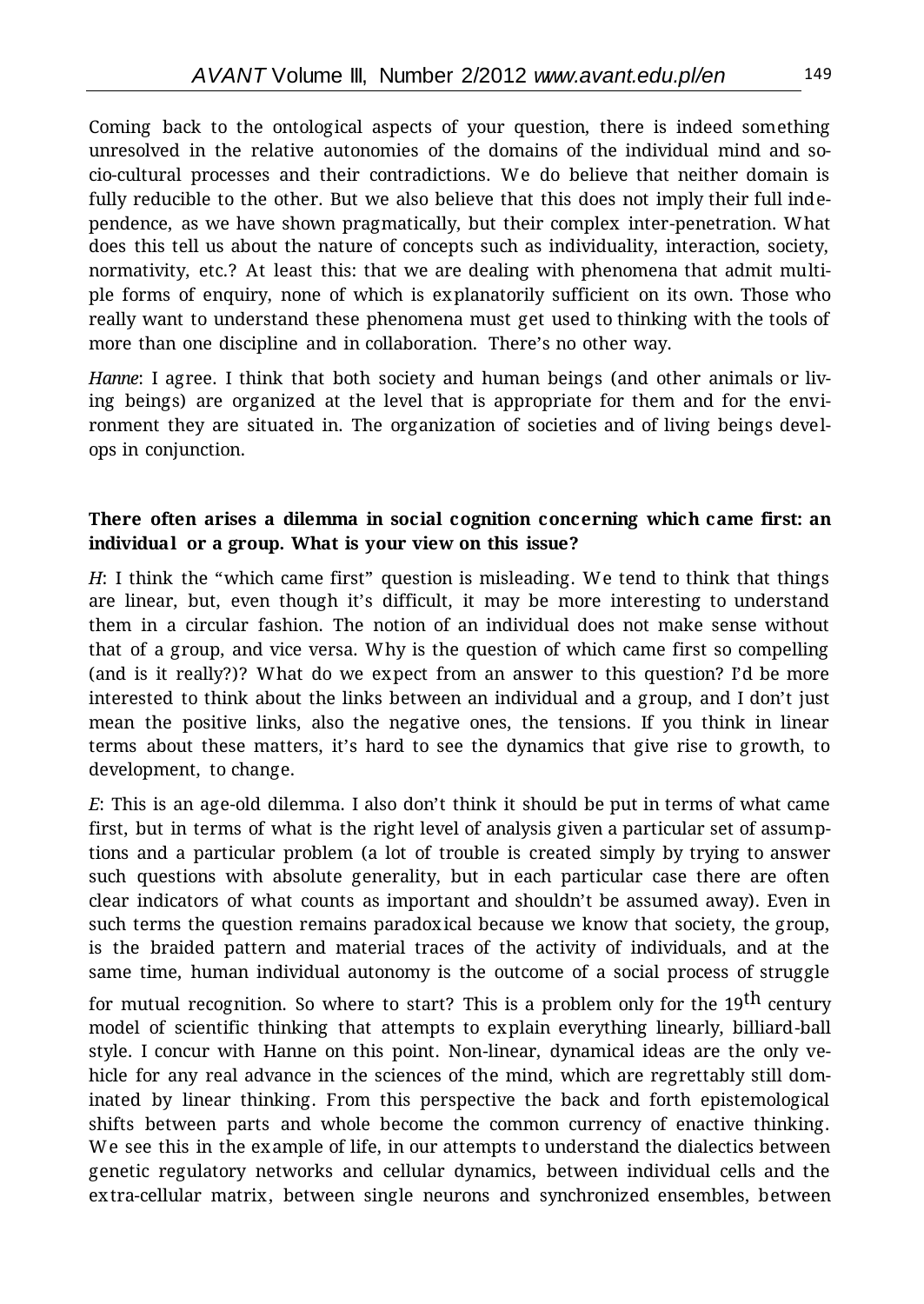nervous system and sensorimotor coupling, and between individual affects, actions, perceptions and intentions, and social interaction. The same pattern repeats itself. We are always invited to bring two apparently incompatible perspectives into a mutual dialogue, which is never simply a dialogue about what comes first, what causes what. We want to understand the various relations of mutual constraining and relative independence of the domains we study. This is what we mean when we say that enactivism has a *parallax epistemology*, we constantly shift our vantage point and gain knowledge from the movement. But this is simply another way of saying that enactivism is inherently dialectical.



picture source: E. Di Paolo's archives

#### **What problems do you encounter in understanding social enactivism?**

*Both*: In general, we have found that the approach is enthusiastically received. Of course, this doesn't mean that people readily agree with the enactive take on social understanding. There are genuine unresolved questions and challenges within the approach and ongoing debates with more traditional perspectives. Sometimes, though, problems also arise out of misunderstandings. Enactive ideas are based on a specific technical vocabulary (autonomy, sense-making, and so on) and these terms are not at first easily differentiated from more common uses in philosophy and cognitive science, or indeed in everyday language. This can be a source of initial misunderstanding but it is solvable with ongoing dialogue. Because we offer a perspective that contrasts sharply with the representationalist approach (theory of mind, simulation theory, etc.), sometimes our message is interpreted in a more extreme sense than we intend (for instance, when we are called 'interactionists'). This leads to misconceptions like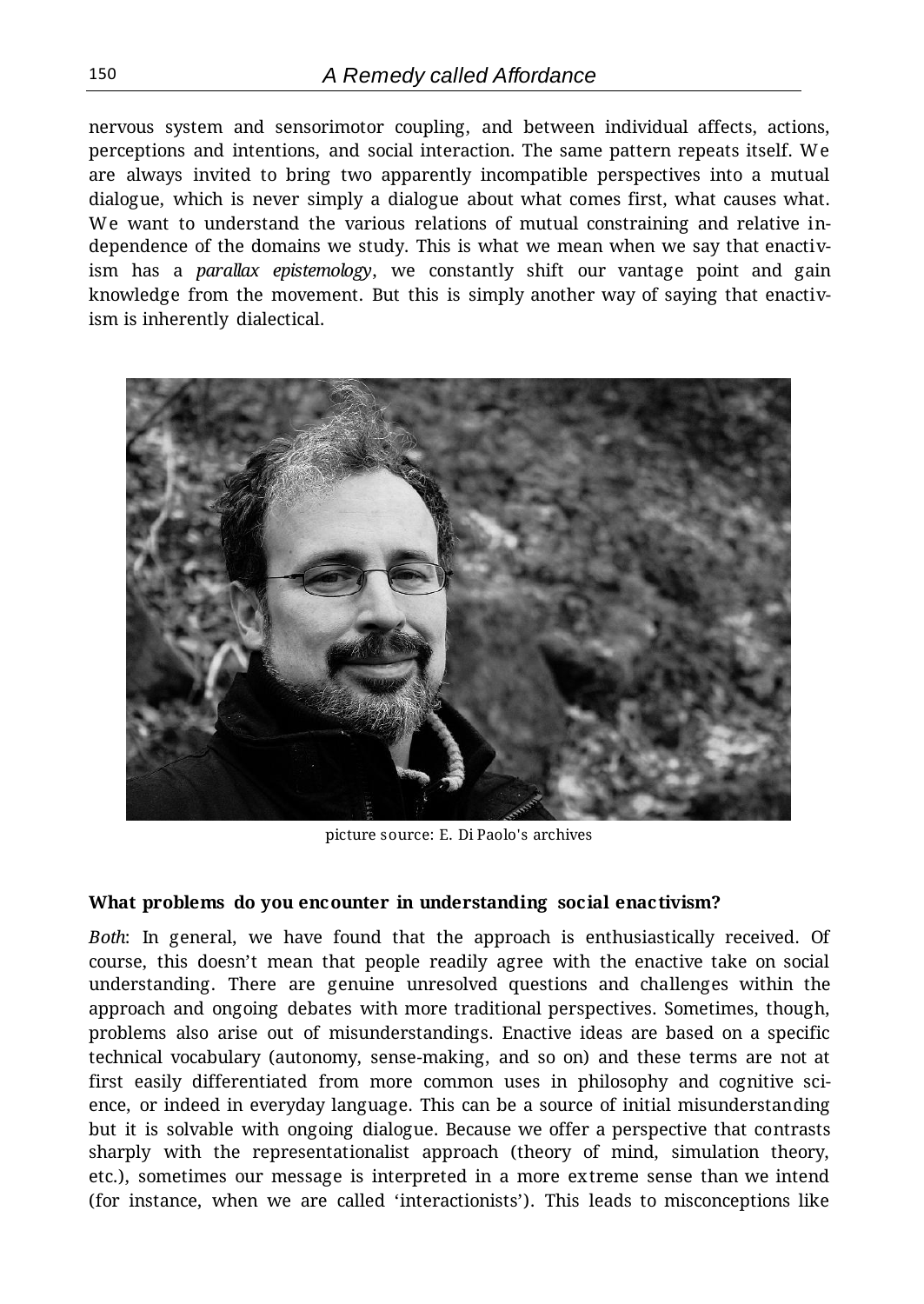that we don't take seriously the individual or sub-personal levels that affect social understanding, or that we care only about basic forms of interactive phenomena like body synchronization, but not about the so-called higher level social understanding (such as thinking about the reasons for someone's actions). This is definitely not the case.

Another possible source of misinterpretation is that we focus on a broader conception of social understanding than just mental events about other people. We include in our conception phenomena such as trust, coordinated action, negotiations, conflict, relationships, love, domination, mutual recognition, social roles, social norms, and so on. Our approach is more generally concerned with *intersubjectivity*, by which we mean the meaningful engagement between subjects. These three terms: meaning, engag ement, and subject are grounded in enactive theory rather than assumed as unproblematically given. Social understanding in this sense includes social action, skilful social engagements, interaction practices as well as – sometimes – thinking about the intentions of others.

Assuming that explaining this gamut of phenomena is somehow dependent on first explaining how we figure out the intentions of others is a widespread intuition. We question this intuition.

**'Neurophenomenology: a Methodological Remedy for the Hard Problem' by Varela was a kind of a manifesto of the emerging neurophenomenology. 'A sensorimotor account of vision and visual consciousness' by O'Regan and Noë was an analogical text for the sensorimotor approach. Can your work 'Participatory Sense-making. An enactive approach to social cognition ' be treated in a similar manner?**

*H*: Phew, this I find very difficult to answer. History will tell, won't it? I at least see that paper as a basic one in my own work, I think we laid down some basics, which at the same time already seem to contain many seeds of what has already come and is still to come after. People also seem to have found it interesting and inspirational so far, so who knows? I'm in any case curious to see what will happen further with the ideas.

*E*: This is a generous comparison and of course it is not up to us to respond to this question. We are happy that our text managed to articulate a tension that was "in the air" in many domains. Many of the ideas and motivations of this text are hardly new. What's novel is the bringing together of some elements of enactive theory (autonomy, sense-making) to specifically clarify intuitive notions such as that of a social interaction (surprisingly, previous to our work we have found no clear, non-circular scientific definition of the term) or what it means to participate in each other's sense-making. The resonances we have encountered in various disciplines (psychiatry, psychopathology, different forms of movement therapy, conversation analysis, dialogical self theories, infant intersubjectivity, musical studies, ethics, interaction studies, robotics, etc.) speak as much of the *Zeitgeist* as of the text itself.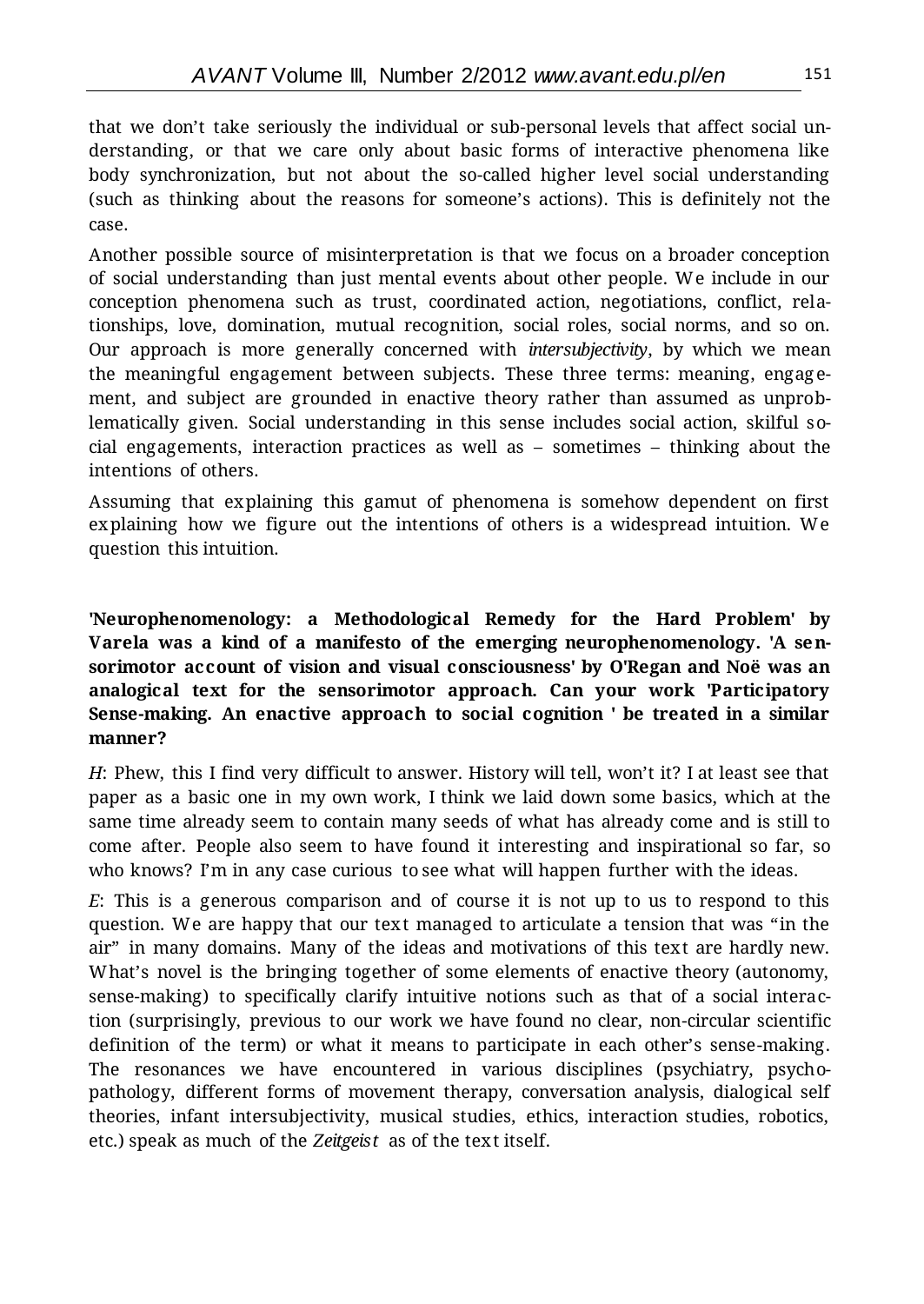#### **'Participatory sense-making ...' was supposed to be the first attempt at an enactivist account of social cognition. Is this work sufficiently grounded in research?**

*Both*: Our work is primarily conceptual. It follows Deleuze's description of the work of the philosopher as an "inventor" of concepts. Concepts are tools. The test of the tool is whether it is useful. Participatory sense-making, as we said, has already been taken up as a concept and applied to the formulation of enactive hypotheses in developmental psychology, neuroscience, human-robot interactions, animal ethology, evolutionary robotics, ethics, psychiatry, literature studies, and other fields. People have used it to discuss and further embodied accounts of individual and political affect and part of our current work is looking at the relations of individual and social institutions using this concept. In our view, this is a good test of whether the concept is grounded in research: not merely whether its origins are solid, but whether it is useful.

As to the research strands that ground this concept, they're too numerous to mention: the enactive concepts of autonomy and sense-making, the dynamical systems concept of coordination, developmental evidence of various forms of co-regulation of movement and affect, phenomenological grounding of the experience of engaging in interaction, experimental and modeling evidence such as the double TV-monitor and perceptual crossing studies, evidence from gesture and conversation analysis, and from autism research. Not to mention a tradition of non-individualist thinking going back to Hegel, Dewey, Mead, Cooley, Vygotsky, Elias, Goffman, Mauss, Merleau-Ponty and Bourdieu.

#### **Have you identified any issues in cognitive science that cannot be explained outside the concept of participatory sense-making?**

*Both*: This is a bit of an odd question. We do not try to explain everything, just those things that involve a social element and these are likely to imply some element of participatory sense-making, either contemporaneously or developmentally. Having said that, we think human minds, human personhood and human autonomy are largely social, so PSM will probably have something to say about many aspects of the human mind, even some that do not immediately seem social, like the perception of abstract object shapes.

#### **How important is the idea of participatory sense-making in the research on autism?**

*H*: The currently dominant psychological explanations of autism (in the Anglo-Saxon research world, that is) are cognitivist in the main. Theory of mind theory, weak central coherence theory, and executive function seem to have carved up the problem space nicely, and each of them deals with an aspect of the disorder: Theory of mind with the problems of social interaction and communication, weak central coherence with people with autism's preference for piece-meal information processing, and their difficulties with seeing the context and the gist of an events or object, and executive function with repetitive behaviours and the strong need for sameness and structure.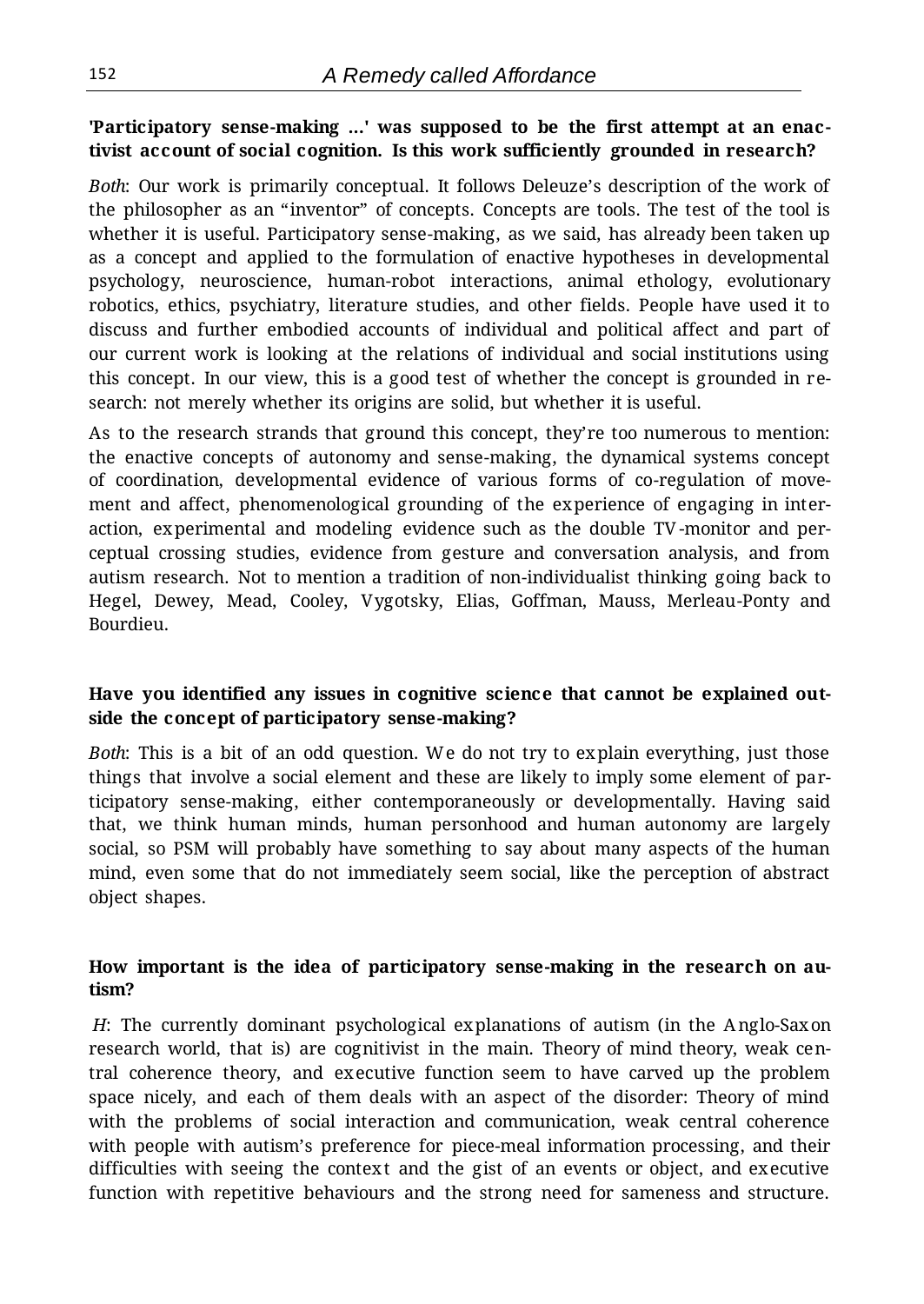These approaches have some internal problems, one of which is that they see cognition as a matter of information processing, and autism, consequently, as faulty information processing. This makes it inherently difficult to integrate the affective aspects of autism, like the anxiety that many people experience. Another problem is that there is no principled way in which to combine these different theories. They seem to be dealing with aspects that are not intrinsically related. What connection could there be between the social information processing problems and the need for a structured daily schedule, for instance? The big autism researchers, like Uta Frith, are aware of this problem, and have not proposed an adequate solution.

I think enaction – participatory sense-making – can offer something here. It would make sense-making the basis for an integrative explanation of autism. The main and starting question would be "what does this or that mean for the person with autism?" Take echolalic behaviours (this is repetitive speech, e.g. literally repeating what someone else has said, often many times), why does a child with autism do that? In most behavioural treatments, things like this are simply seen as unfitting behaviours, and often treated with the intention of getting rid of them, because they are socially inappropriate. They are seen negatively, as symptoms, and not as positive components of alternative forms of sense-making. This is a functionalist reasoning: the behaviour does not fit in the overall configuration – which is a non-autistic world. But if we look at these behaviours from the point of view of the person with autism, we can ask why they do it. Researchers have found that in the interactive context, echolalia can make sense as a way of expressing affect in response to the actions of others. Another example, when a person with autism looks at something while quickly moving his fingers in front of his eyes, it may be that this makes it easier to see or even look at the thing. This has also been researched, people with autism seem to have a different 'embodiment,' their ways of moving and perceiving are different. For instance, they have difficulty perceiving fast movement. Enaction connects this directly to their sense-making, and says that different saliencies exist in the world for people with autism. Thus, what we could call 'autistic embodiment' and 'autistic sense-making' are intrinsically intertwined.

**Your work fits into a larger contemporary trend of abandoning a passivecontemplative outlook on the nature of social cognition (which used to be focused on explaining "higher" cognitive activities, including mindreading) and attempting to change it into an approach that would be more participatory-interactive. Still, we would like to know your exact position regarding mindreading as such. Do you think that third-person mental state attribution is simply a much rarer phenomenon than most researchers used to think (e.g. it rarely happens during everyday interactions, but it is sometimes used when passively interpreting fictional narratives that resemble classical false beliefs tasks, for instance while watching Scorsese's "The Departed") or do you take a more radical position and claim that mindreading it is not a real phenomenon at all? If the former is true, then what is your preferred explanation of mindreading abilities? Would it be possible to provide such an explanation within your non-representational, inter-**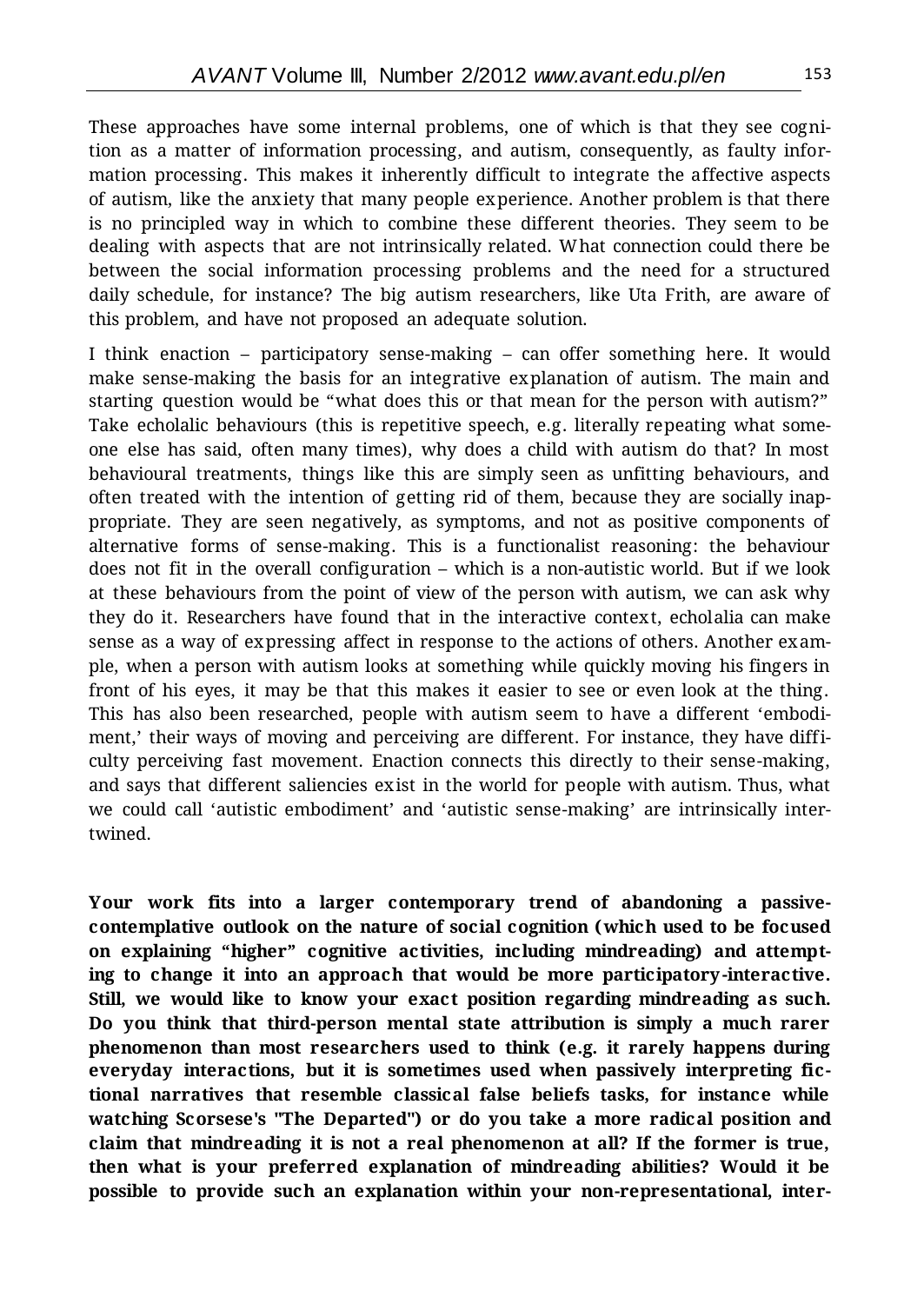# **active theoretical framework? Or do you think that knowing how individual, internal cognitive mechanisms operate would prove to be necessary in the case of mindreading?**

*E*: What is normally described as mindreading – cogitating about the mental states of others through the use of inferences or simulation – is something we indeed do occasionally. Our view is that these acts, however, are not the basis of social cognition, which is demonstrably the position that has dominated the field to date (see our *Interactive Brain Hypothesis* paper for further discussion). We also believe that such cognitive acts are likely rather late developments. And that they require more basic and direct forms of embodied social understanding to be in place both developmentally and contemporaneously. As Shaun Gallagher says, even young infants unable to pass false-belief tests have no trouble interacting with the experimenter and following their instructions. Social understanding is a set of embodied skills, like riding a bicycle, and we become proficient at skills through experience. In the case of social understanding skills, this experience is primarily interactive and participatory, and to a lesser degree observational. So essentially, putting mindreading first is very much analogous to the General Problem Solver strategy in AI in the 1970s. It's upside down. And such an assumption faces almost the exact same problems.

Several interesting and related questions arise if you consider the alternative picture we propose. For instance, we may ask in what situations does mindreading become a useful strategy? If you think it underlies all social understanding, you are blind to this question. How do we achieve this cognitive feat? If you assume that personal mindreading is supported by subpersonal "inferences" or "simulations" – whatever that means – then the resulting explanation has a very shallow gradient, like that of the effect of opium and its soporific properties. What other forms of social understanding are in place when we don't use mindreading? And how do they relate at the level of performance and at the level of mechanisms with mindreading? We believe these are genuine and interesting questions that we would tend to ignore were we to assume the priority of mindreading.

## **What do you think constitutes the difference between human social cognition and the social cognition that other animals (such as birds or primates) are capable of? Do you think it is possible to completely account for this difference using your preferred enactive, interaction-centered approach?**

*Both*: We would prefer not to start from the differences but to explore the continuum first. Then within the continuum we can start finding, rather than imposing or assuming, the differences. They may be on a gradient or there may indeed be qualitative jumps between different social capacities. We do believe that in humans there are elements that are qualitatively quite different from those found in other animals and that must be explained. They will generally involve sophisticated capacities for reflexivity and for reflection, the influence of socio-cultural normativity and social institutions, and the development of different levels of human identity through mutual recognition.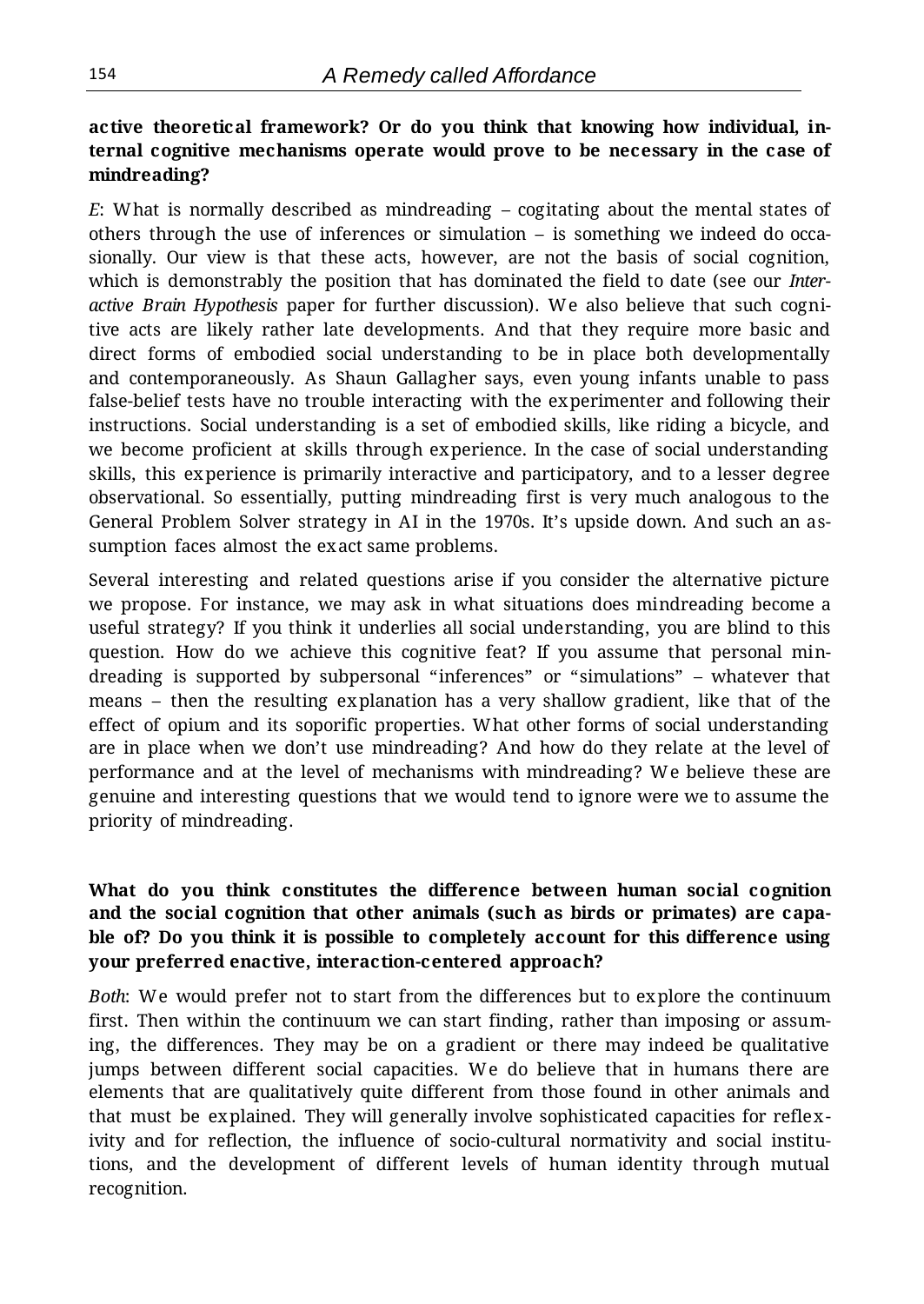### **Recently, you have presented a hypothesis of 'interactive brain', joining the discussion on basic cognitive function of the nervous system. Do you see any possible relationship between your ideas and such concepts as (1)** *brain free-energy principle* **by Karl Friston and others or (2)** *neural re-use* **by Michael Anderson?**

*Both*: It's not impossible. What's different perhaps about our proposal is the shift in how we conceive of the brain in the first place. No longer as the seat of the mind, the controller of the body, the place where "everything happens", but as a mediator, a coordinator, playing the role that is not altogether different (conceptually) from the role played by muscles in skillful movement, such as a dance. Muscles enable performance and they are shaped by it in turn. Similarly for the brain, and there is a vast amount of evidence that this is the case. What has happened is that different theories of brain function have so far remained "within" the brain. They downplay the formative role of external whole-agent engagement with the world and with others to that of "context", i.e. something that at most stimulates brain activity, gets it started, and overall must be "understood" by it, and represented. They also downplay the role of the body not only in constraining and enabling cognition and affect but as that of being the very matrix that makes our relation to the world a significant one. Our living bodies are the very reason why we are concernful beings, the key definitional aspect of the mind according to enactivism.

Our interactive brain hypothesis simply applies these insights of enactive theory to the specific case of social neuroscience. We ask how we should re-conceive the brain once we accept that social engagements often enable and even constitute, along with other factors, socio-cognitive performance. It may be that some ideas in other theories of brain function are useful for answering this kind of question. But as theories of brain function, they are not quite enactive until the shift is made in the manner of conceiving the brain as an "organ of mediation" to use Thomas Fuchs' happy phrase.

#### **Sometimes you refer to the distinction between personal and sub-personal processes. However, isn't this division problematic for enactivism? Do you think enactivism is a concept which covers mostly the personal level?**

*E*: Not at all. As a way of thinking about cognition, enactivism has not abandoned the aims of cognitive science, viz. to explain what the mind is and how it works. Therefore, it needs to keep a fluid dialogue between subpersonal, personal and interpersonal levels of analysis. If anything, enactivism takes the meaning of *subpersonal* very seriously and enactive researchers are very careful not to smuggle personal level notions into subpersonal processes (unlike people who speak of representations, simulations, predictions, inferencing, etc, when they speak about the brain or about neurons). That's how seriously we take this distinction. It has been a problematic one for mainstream cognitive science, not for enactivism.

How this works in practice connects to our previous comment about the shifts required by non-linear thinking. Enactivism studies the mutual constraining and relative autonomy of the different "levels" of interest that have been identified to affect a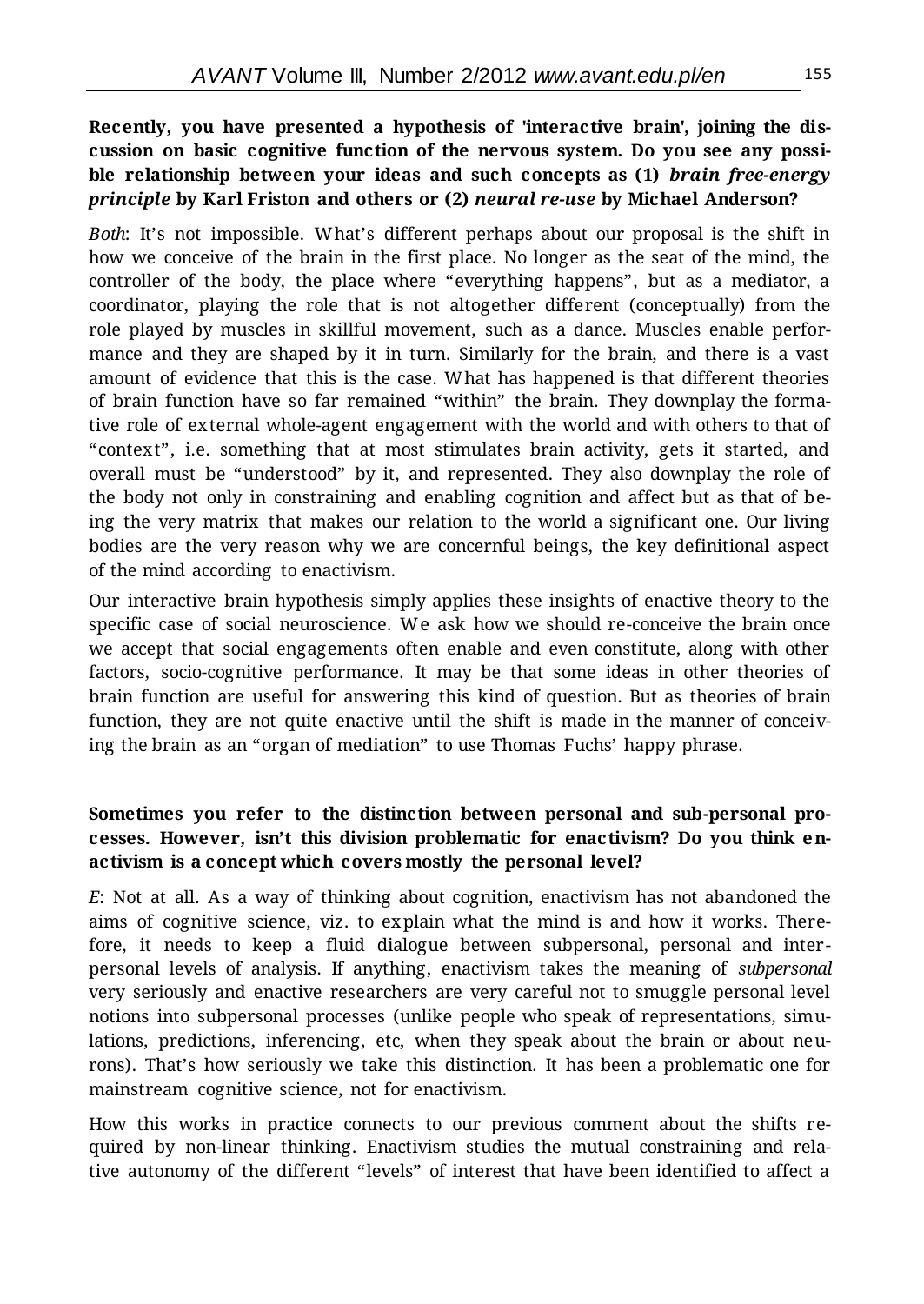given phenomenon. In the case of cognition, emotion, action, etc. these involve physiological, neural, environmental, personal and interpersonal aspects as a rule.

## **Is the term 'social interaction' not too general a concept? It seems that the notion of interaction involves a diversity of topics and aspects of social life. From passing each other in the corridor (which you mention) to intimate relationships between people representing different cultures, different social strata, different religions, or experiences and ways of development. Can the reference to 'social interaction' better explain many social properties, such as reputation?**

*H*: I understand what you mean, but I think this criticism is slightly unjustified. The notion of social interaction may indeed include diverse phenomena but it is strictly defined in our approach, and it is operational, unlike in traditional views. Because of this, it can tell us something about what is common to these phenomena. One of the functions of the definition is as a focusing tool, with which to look at the social domain. We use the idea of social interaction to investigate the social realm in a certain way, from a certain viewpoint. Social interaction processes play a basic role in how we understand each other, how we think, what we believe and how we develop. Integral to our work, though this is not often recognized, is a particular approach to individuals. Participatory sense-making is a whole package, it's not just a focus on interactions. Its assumptions concern the interaction, but also the individuals in their autonomy, and their context, indeed also their societal, cultural, historical, and biological context, and their experience, their phenomenology.

## **Don't you think that enactivism requires further clarification and separation from the currents and positions with which it only has certain points in common? There are published anthologies, but no good, comprehensive overview of enactivism has been released so far (unless there is one we are unaware of?).**

*E*: Yes, perhaps. Enactivism, in its life-mind continuity, Varela-style is becoming a solid theoretical framework. Much work remains to be done, but different people are now engaged in furthering this work. In part, the lack of a single comprehensive exposition of this framework as a whole reflects the ongoing nature of this work. Concepts like the interactive brain hypothesis, or *readiness-to-interact*, and even other ideas like an enactive approach to co-speech gesture, to the human self and to locked-in syndrome, are very much still under development (part of this work is being undertaken by researchers of the Marie-Curie Initial Training Network *TESIS: Towards an Embodied Science of InterSubjectivity*). There are, however, very good expositions of central enactive ideas, like Evan Thompson's book *Mind in Life*, as well as original motivations and inspirations in the 1991 classic *The Embodied Mind*, by Varela, Thompson and Rosch. The 2010 MIT Press collection *Enaction* shows mainly some of the different disciplinary tributaries to the flow of enactive thinking. It has only become clear relatively recently (at least to us) that enactivism is a non-functionalist approach to the mind. The very questions we want to answer – What makes us agents? Why do we care about anything? What is autonomy? – are the questions that functionalism has failed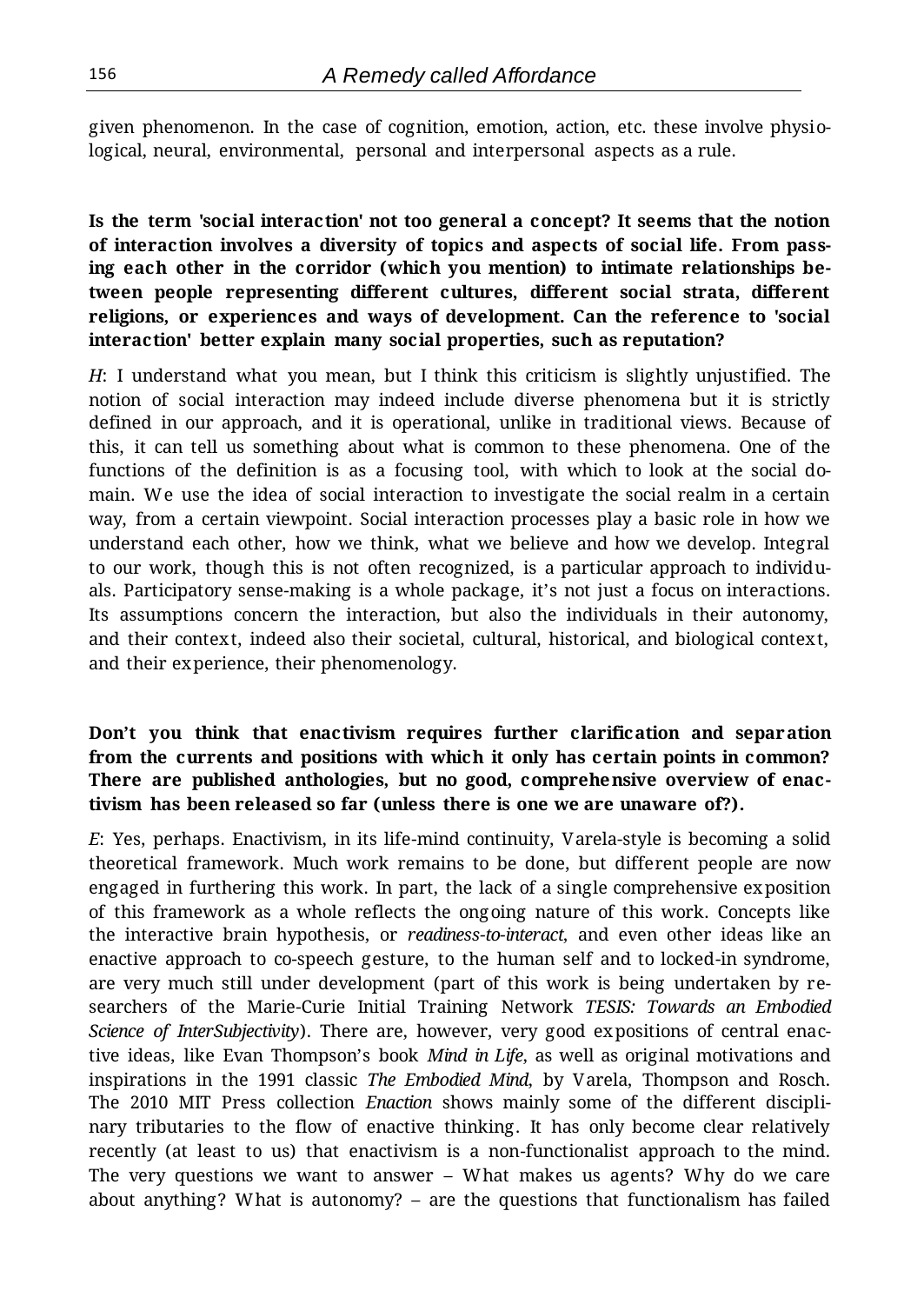to answer. In order to work, functionalism (this includes newer versions like the extended mind), must assume that these questions do not require further explaining; these issues are given and axiomatic, or they are never properly explained and used like a blank check whose value is not hard cash in the bank, but the hope that you can re-use it without questions asked. Enactivism is asking the questions. These relatively recent clarifications about where we stand are still happening and this is one reason why there are no comprehensive single expositions of *all* of enactivism. In a way that's good. A textbook could have the effect of freezing this process. But in any case, expect something along these lines in the near future!

*H*: I think it'd be great if Ezequiel wrote a basic book on enaction! In our work, we are always very careful to clarify and separate enaction from loosely affiliated ideas that may at first sight have elements in common, but which would dilute the strongest enactive ideas if they were uncritically assimilated. I think that this work is very important indeed. What you do get, then, is that people will find the work too radical, and feel compelled to react to that. This does not often lead to interesting criticisms or discussions, because the reaction is to the felt radicalness, and can therefore be quite reactionary. It can also make people talk past each other, because they each want to convince the other that the very basics of their approach are wrong, when it doesn't happen often that people will change their basic ideas about something. Therefore, indeed, I think it would be great to have a kind of basic book on enaction, which lays bare and shows, utterly clearly, its roots, so that we can point to that when there are such misunderstandings again. The debates between representational and functionalist cognitive science on the one hand, and enaction on the other, are good to have, but they are not the ones I am most interested in. They can keep you from doing the advanced work on your terrain. As for books, of course there are some important ones out there – like Ezequiel mentioned, *The Embodied Mind*, Evan Thompson's *Mind in Life*, and the MIT Press *Enaction* book are standard works. But we could do with a state-of-the-art text that is very clear about the fundamentals too.

#### **How would you describe your cooperation with such experienced researchers as Shaun Gallagher, and with younger ones – for instance - with Tom Froese?**

*H*: What I find amazing is how much you can learn from other people. I am always amazed at other people's knowledge and styles. One thing I find myself very interested in these days is the methods of work that other people use. Then I don't mean just learning about phenomenology, or neuroscience, or sociology, I also mean their methods of studying, of reading, of writing, of presenting. I find that this is something hardly ever talked about, and I miss that. One can sometimes feel alone in figuring out how to do the day-to-day work. The only way to learn about this is by working closely with someone, actually seeing them at work on a daily basis. This happens too little, in my view. Though right now, in San Sebastián and in the *TESIS* network, we have a closeknit group of researchers, where we also seem to be able to talk about these aspects of the work.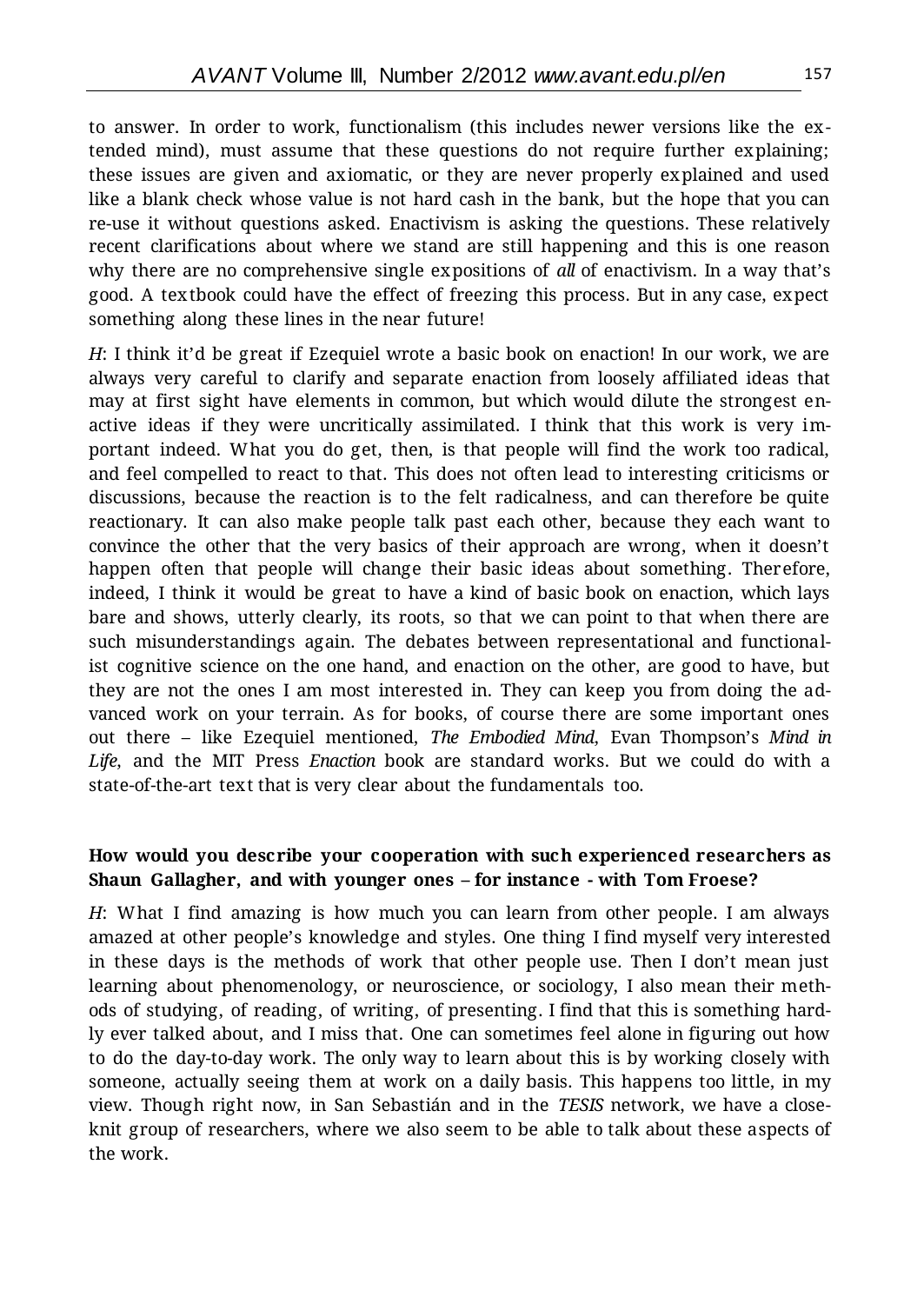What I also like about collaborating with many different people is that the interactions are always so different, and that they all somehow work, but that you need to do different work in each case to make it all run smoothly. I also love it when the collaborations do not just happen over email, but in actual, live, meetings. Then you so often see participatory sense-making happen! That excites me. The notion that you can hold on to an idea, take it to be yours and yours alone then so quickly fades away. And it's ok, because understanding something with someone else, in a conversation, in working it out together, can lead to so much more insight. It's also better for the development of knowledge and insight more generally. One difference that I think you'd hope for there to be between younger and older researchers is that the more senior ones might be more relaxed about their CV's, and can focus more on the ideas. But in having talked to some of the professors, I find that they also are still struggling for recognition. This I think is a pity. It's a pity for young people to have to be so career-driven, but when you notice that even the big professors seem to still need to do that… That gives little hope for ever focusing in a relaxed manner on the real, important stuff of research.

I also like learning about collaboration, and research culture. Recently I learnt a lot about this from psychologist Vasu Reddy and my visits to her department in Port smouth. The openness of that place is amazing, and so inspiring. Everybody will talk to you when you're a new face, and people are often up for thinking about your ideas with you, maybe setting up a collaboration. I think this is the way to go. Many of the young people in enactive research think like this too, *horizontally*, in terms of collaboration and sharing, and this is good.

#### **Are you satisfied with the new generation of scholars interested in enactivist ideas?**

*E*: Very much so. It's just amazing to see so much energy and creativity. Much of this work is still largely unknown. Some of these young researchers are still preparing their work, finishing their PhDs, getting their first publications out. (We've already mentioned the ongoing *TESIS* network). Expect some very interesting surprises over the coming years. What I find most encouraging is how much the young enactivists are ready to embrace interdisciplinarity and to listen and learn from other ways of thinking. There isn't a single researcher that could be described as enactive that does not combine in their work at least two traditionally independent strands of learning: philosophy and neuroscience, biology and computer science, psychology and sociology, psychopathology and phenomenology, systems thinking and critical theory, etc. Not one.

*H*: Satisfied seems to me a word that sounds like the collection of new researchers is full already. I hope there are many more to come! I do love people's enthusiasm, and it is very nice to come together and do real, constructive work. By constructive I mean, work on a basis of shared ideas and vision, and within that shared framework, to work out concepts, methods, experiments, in a critical manner. Many of the people I know are very, very capable and enthusiastic. It's a pleasure to work with them.